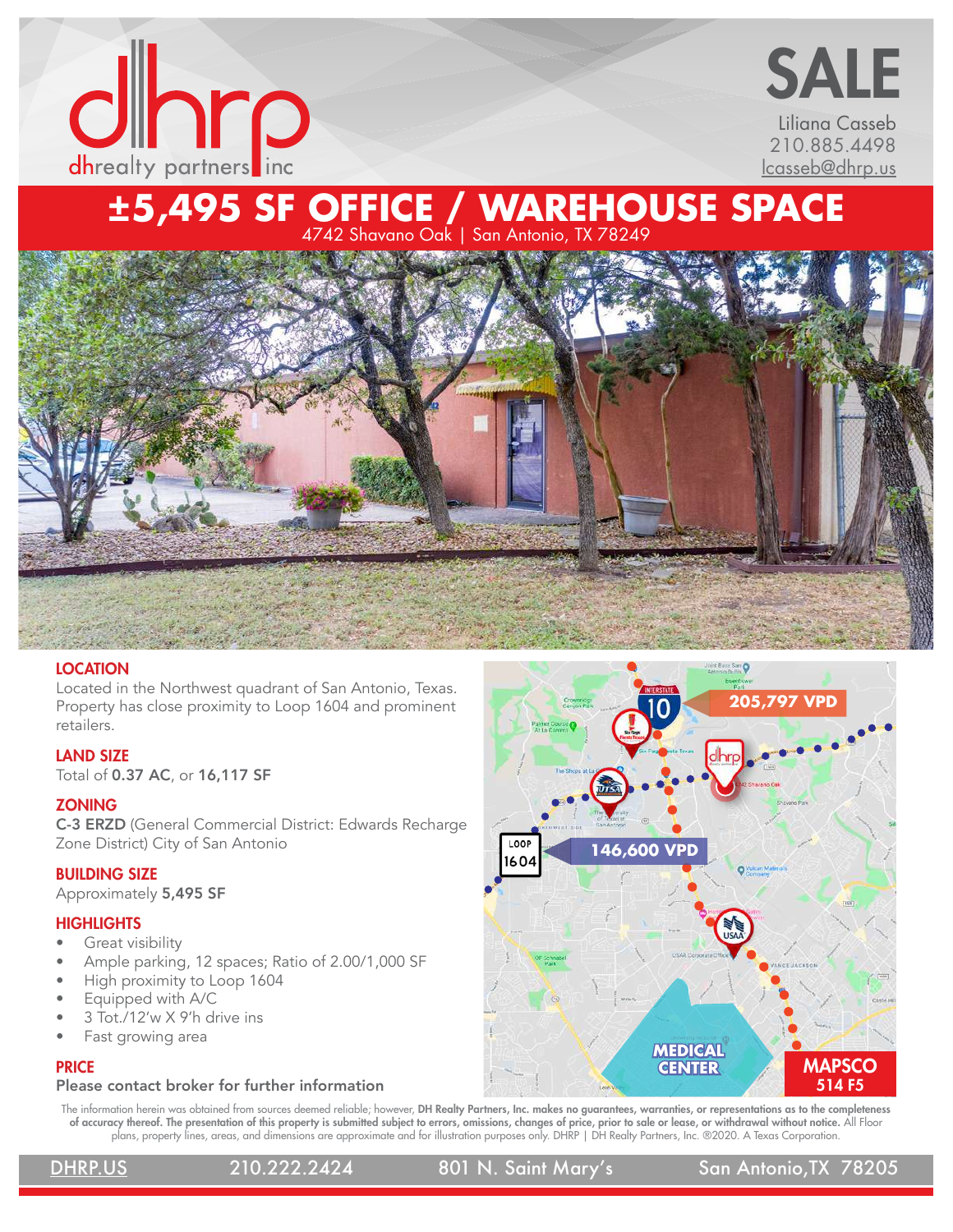



## **±5,495 SF OFFICE / WAREHOUSE SPACE** 4742 Shavano Oak | San Antonio, TX 78249

AERIAL MAP



### BUSINESS IN THE AREA

- AT&T
- Chuy's
- Costco Wholesales
- CVS Pharmacy
- Domino's Pizza
- Frost Bank
- H-E-B
- H-E-B Federal Credit Union
- IFly
- Methodist Hospital
- O'Reilly
- Plucker's
- RBFCU
- Sam's
- Santikos Enterprises
- Security Service Bank
- Six Flag Fiesta Texas
- **Starbucks**
- The Rim Shopping Center
- The Shops at La Cantera
- Top Golf
- USAA Headquarters
- UTSA
- Walmart Supercenter

The information herein was obtained from sources deemed reliable; however, DH Realty Partners, Inc. makes no guarantees, warranties, or representations as to the completeness of accuracy thereof. The presentation of this property is submitted subject to errors, omissions, changes of price, prior to sale or lease, or withdrawal without notice. All Floor plans, property lines, areas, and dimensions are approximate and for illustration purposes only. DHRP | DH Realty Partners, Inc. ®2020. A Texas Corporation.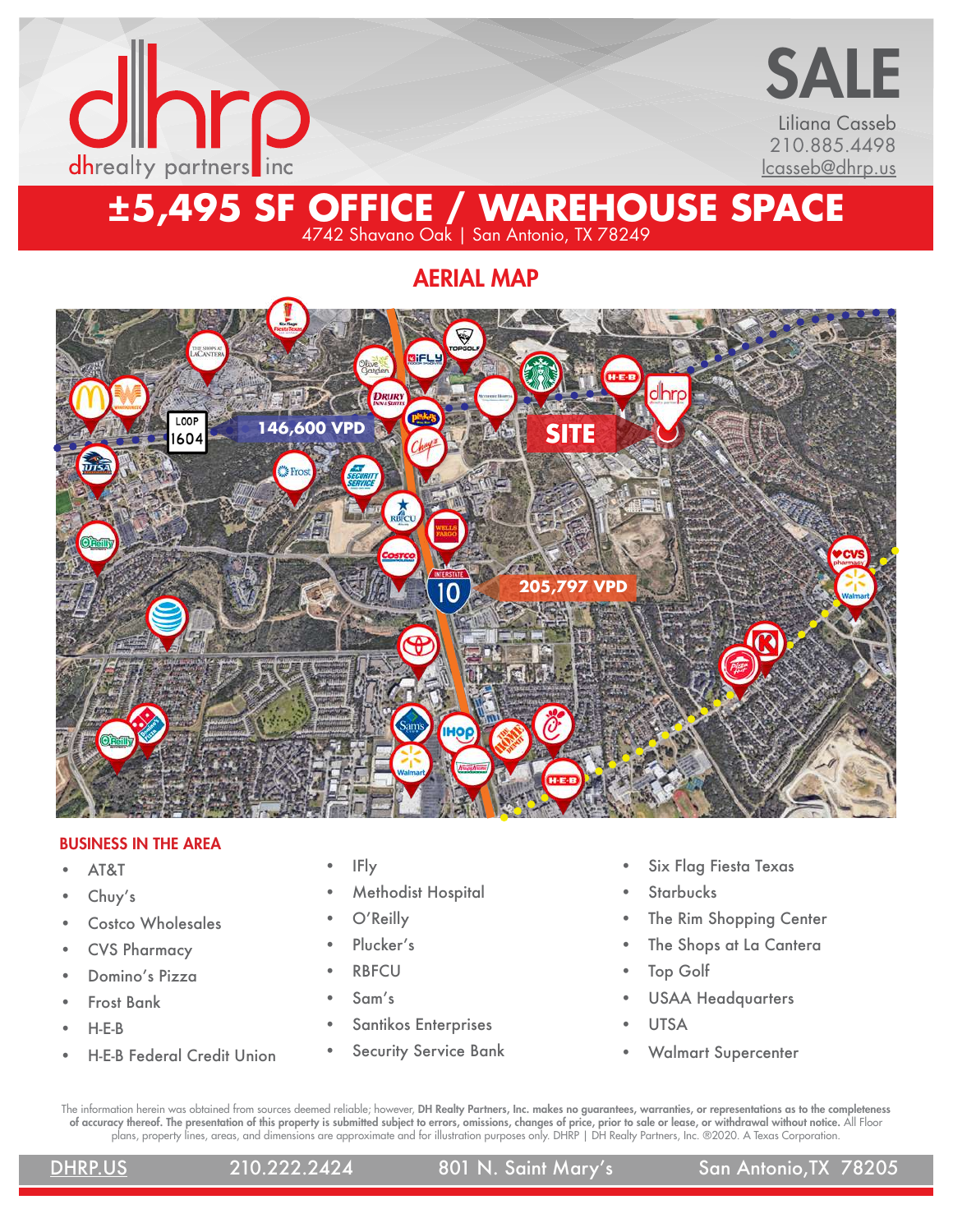



## **±5,495 SF OFFICE / WAREHOUSE SPACE** 4742 Shavano Oak | San Antonio, TX 78249

AERIAL MAP







The information herein was obtained from sources deemed reliable; however, DH Realty Partners, Inc. makes no guarantees, warranties, or representations as to the completeness of accuracy thereof. The presentation of this property is submitted subject to errors, omissions, changes of price, prior to sale or lease, or withdrawal without notice. All Floor plans, property lines, areas, and dimensions are approximate and for illustration purposes only. DHRP | DH Realty Partners, Inc. ®2020. A Texas Corporation.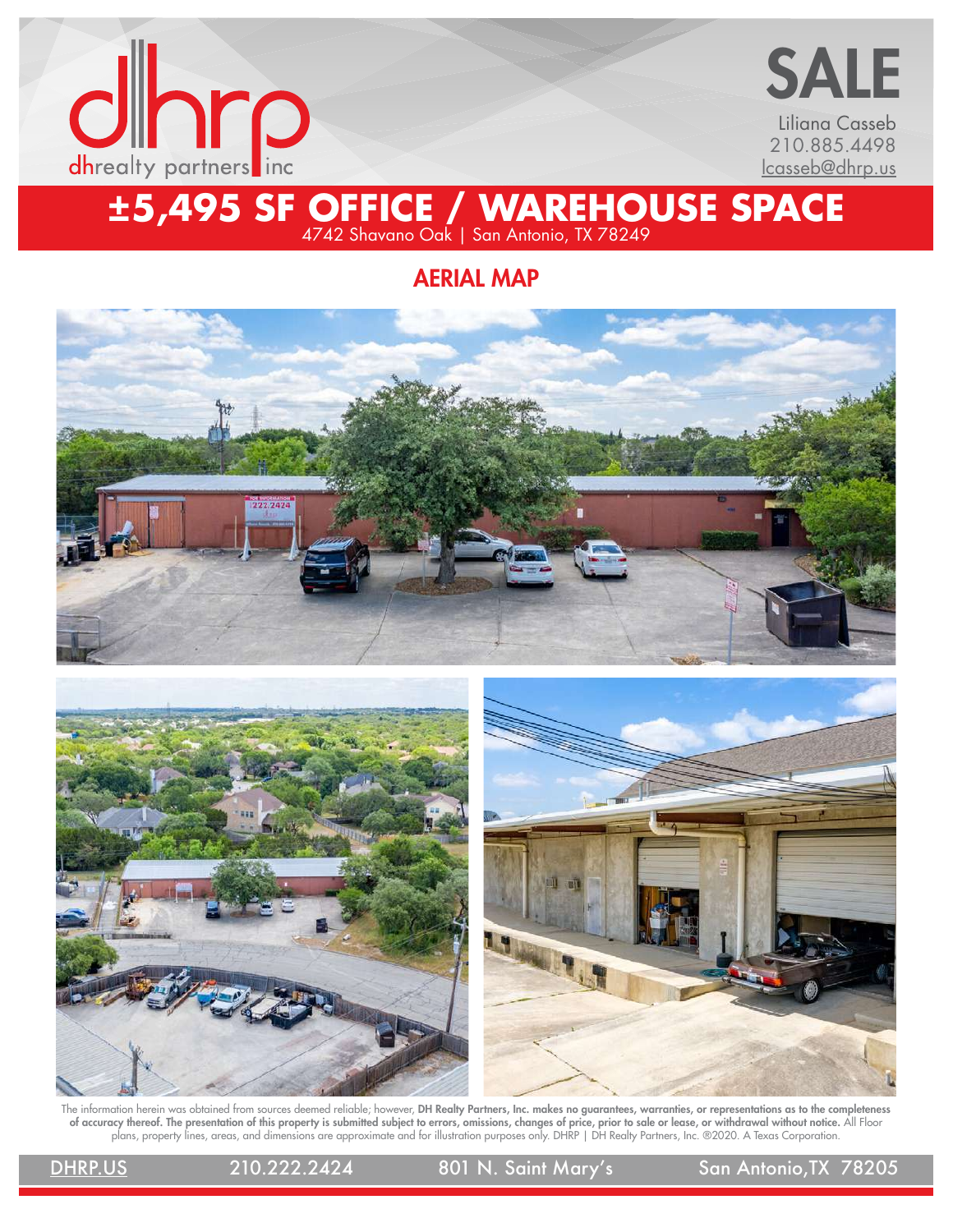

Liliana Casseb 210.885.4498 [lcasseb@dhrp.us](mailto:lcasseb%40dhrp.us?subject=) SALE

## TRAFFIC COUNTS & DEMOGRAPHICS

4742 Shavano Oak | San Antonio, TX 78249



Source: ESRI, 2020

The information herein was obtained from sources deemed reliable; however, DH Realty Partners, Inc. makes no guarantees, warranties, or representations as to the completeness of accuracy thereof. The presentation of this property is submitted subject to errors, omissions, changes of price, prior to sale or lease, or withdrawal without notice. All Floor plans, property lines, areas, and dimensions are approximate and for illustration purposes only. DHRP | DH Realty Partners, Inc. ®2020. A Texas Corporation.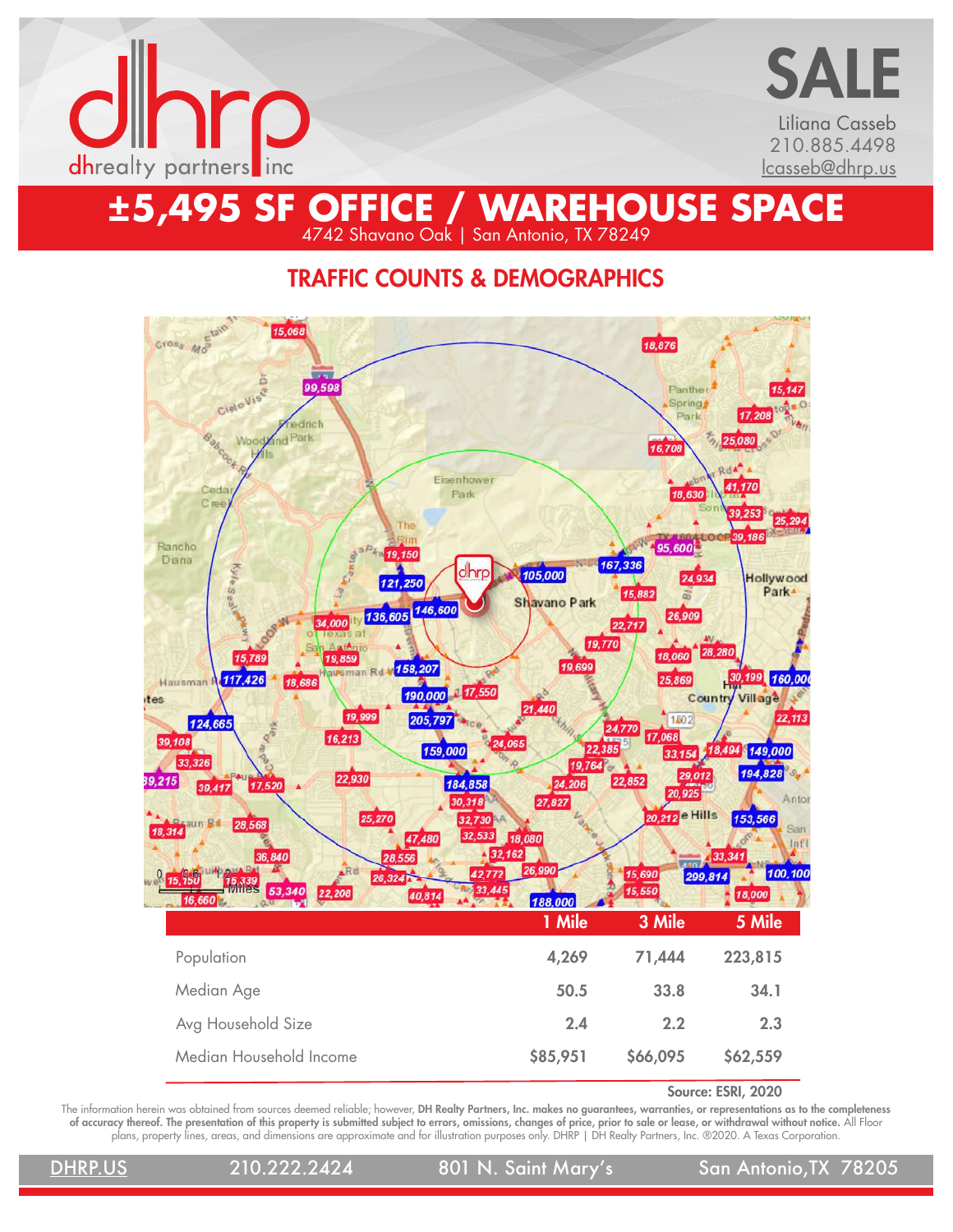

Liliana Casseb 210.885.4498 [lcasseb@dhrp.us](mailto:lcasseb%40dhrp.us?subject=) SALE

## **±5,495 SF OFFICE / WAREHOUSE SPACE** 4742 Shavano Oak | San Antonio, TX 78249

ZONING & APPRAISAL



The information herein was obtained from sources deemed reliable; however, DH Realty Partners, Inc. makes no guarantees, warranties, or representations as to the completeness of accuracy thereof. The presentation of this property is submitted subject to errors, omissions, changes of price, prior to sale or lease, or withdrawal without notice. All Floor plans, property lines, areas, and dimensions are approximate and for illustration purposes only. DHRP | DH Realty Partners, Inc. ®2020. A Texas Corporation.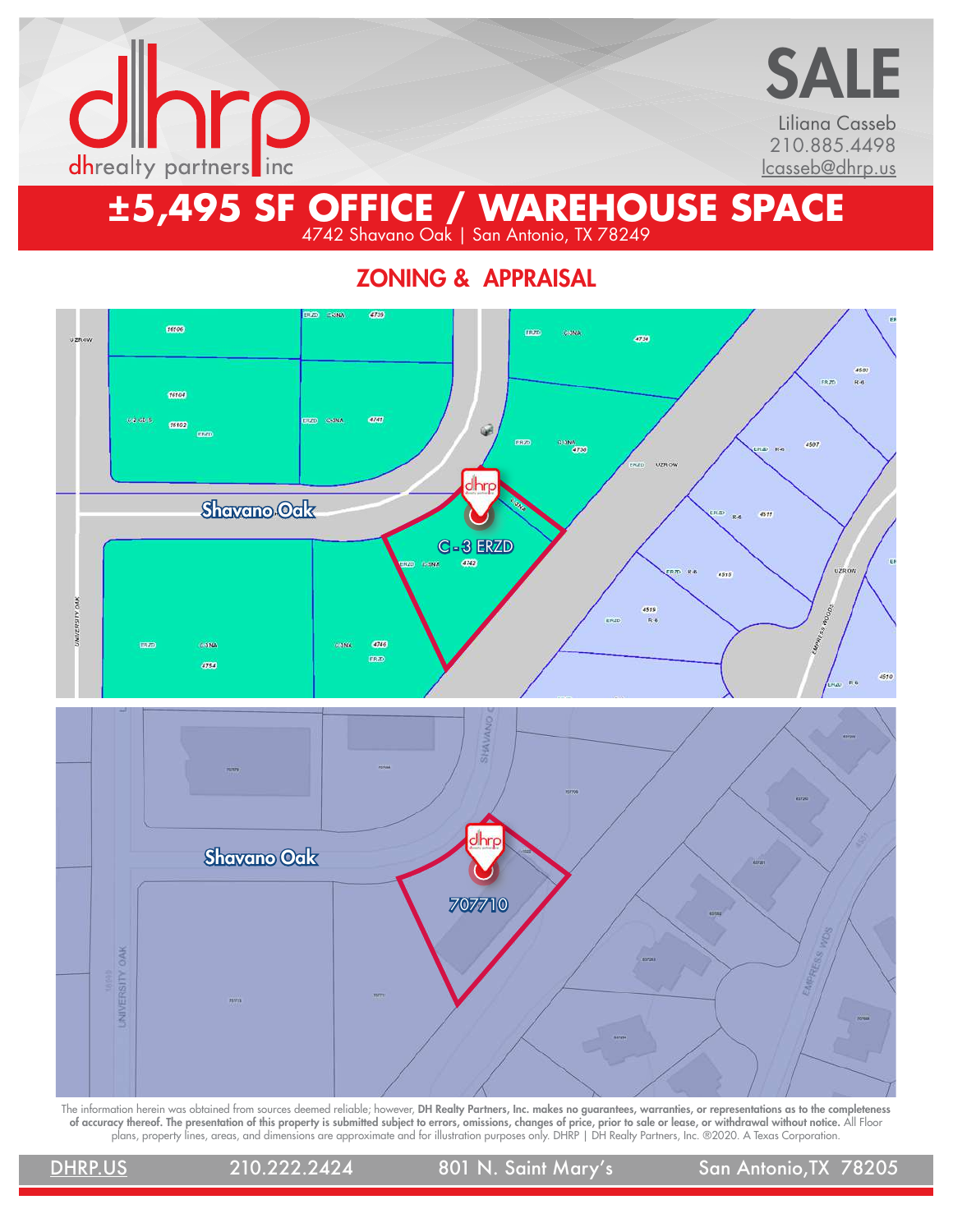

# DISCLOSURE INFORMATION

## HAZARDOUS MATERIAL DISCLOSURE

Every purchaser, seller, landlord and/or tenant of any interest in real property ("Property") is notified that prior or current uses of the Property or adjacent properties may have resulted in hazardous or undesirable materials being located on the Property. These materials may not be visible or easily detected. Current or future laws may require removal or clean-up of areas containing these materials. In order to determine if hazardous or undesirable materials are present on the Property, expert inspections are necessary and removal or clean-up of these materials will require the services of experts. Real Estate Agents are not qualified experts.

If you are a seller or landlord, it is your responsibility to ensure that the transaction documents include disclosures and/or disclaimers that are appropriate for the transaction and the Property.

If you are a purchaser or tenant, it is your responsibility to ensure that the transaction documents include provisions to permit consultation with attorneys, environmental consultants and others to make prudent investigations, and further that such inspections are conducted.

## ADA DISCLOSURE

In order to ensure that all business establishments are accessible to persons with a variety of disabilities, the Americans with Disabilities Act was enacted under federal law and there are also state and local laws that may require alterations to a Property in order to allow access. Texas has enacted the Architectural Barriers Removal Act to also accommodate persons with disabilities. Real Estate Agents are not qualified to advise you if the Property complies with these laws or what changes may be necessary. You should consult with attorneys, engineers and other experts to determine if the Property is in compliance with these laws.

## FLOOD PLAIN INFORMATION DISCLOSURE

It is the sole responsibility of every purchaser, seller, landlord and/or tenant of any interest in Property to independently review the appropriate flood plain designation maps proposed and adopted by federal, state, and local resources including, but not limited to, the Federal Emergency Management Association ("FEMA") and the San Antonio River Authority ("SARA"), in order to determine the potential flood risk of their Property. Real Estate Agents are not qualified to assess and cannot warrant, guarantee, or make any representations about the flood risk of a particular piece of Property. All decisions made or actions taken or not taken by a purchaser, seller, landlord and/or tenant with respect to the flood risk of a particular piece of Property shall be the sole responsibility of such party.

ALL INFORMATION FURNISHED IS FROM SOURCES DEEMED RELIABLE AND IS SUBMITTED SUBJECT TO ERRORS, OMISSIONS, CHANGE OF TERMS AND/ OR CONDITIONS, PRIOR SALE, LEASE OR WITHDRAWAL WITHOUT NOTICE.